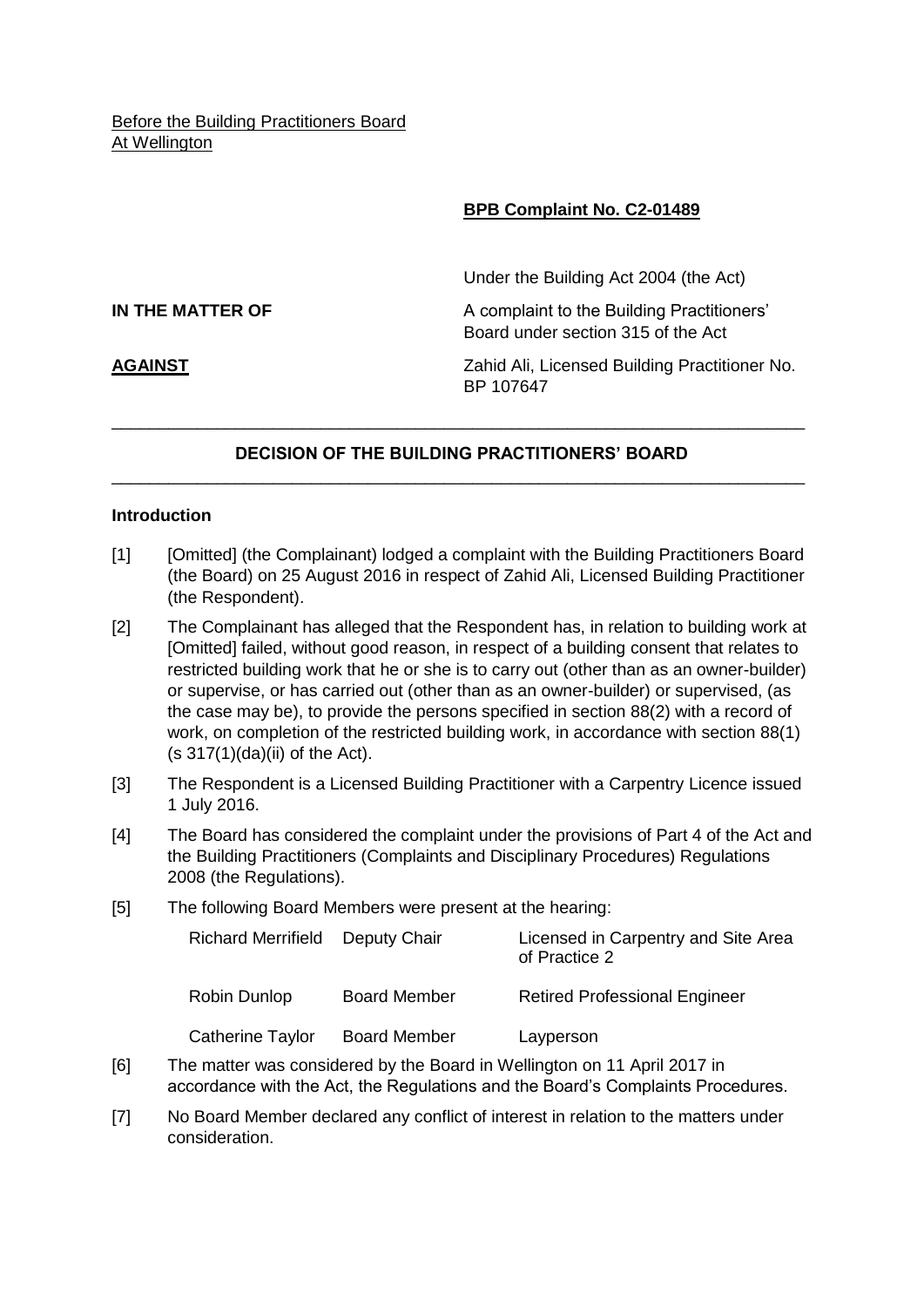# **Board's Procedure**

- [8] The "form of complaint" provided by the Complainant satisfied the requirements of the Regulations.
- [9] On 19 December 2016 the Registrar of the Board prepared a report in accordance with reg 7 and 8 of the Regulations. The purpose of the report is to assist the Board to decide whether it wishes to proceed with the complaint.
- [10] On 1 February 2017 the Board considered the Registrar's report and in accordance with reg 10 it resolved to proceed with the complaint that the Respondent failed. without good reason, in respect of a building consent that relates to restricted building work that he or she is to carry out (other than as an owner-builder) or supervise, or has carried out (other than as an owner-builder) or supervised, (as the case may be), to provide the persons specified in section 88(2) with a record of work, on completion of the restricted building work, in accordance with section 88(1) (s 317(1)(da)(ii) of the Act).
- [11] On 8 March 2017 the Respondent was sent a Notice of Hearing outlining that the matter would be dealt with on the basis of the papers before it, but that the Respondent could attend by phone or video conference or in person at his own cost.

# **Function of Disciplinary Action**

- [12] The common understanding of the purpose of professional discipline is to uphold the integrity of the profession. The focus is not punishment, but the protection of the public, the maintenance of public confidence and the enforcement of high standards of propriety and professional conduct. Those purposes were recently reiterated by the Supreme Court of the United Kingdom $<sup>1</sup>$ .</sup>
- [13] In New Zealand the High Court noted in *Dentice v Valuers Registration Board*<sup>2</sup>:

*Although, in respect of different professions, the nature of the unprofessional or incompetent conduct which will attract disciplinary charges is variously described, there is a common thread of scope and purpose. Such provisions exist to enforce a high standard of propriety and professional conduct; to ensure that no person unfitted because of his or her conduct should be allowed to practise the profession in question; to protect both the public and the profession itself against persons unfit to practise; and to enable the profession or calling, as a body, to ensure that the conduct of members conforms to the standards generally expected of them.*

[14] In *McLanahan and Tan v The New Zealand Registered Architects Board*<sup>3</sup> Collins J. noted that:

> *" … the disciplinary process does not exist to appease those who are dissatisfied with their architect. The disciplinary process for architects exists to ensure professional standards are maintained in order to protect clients, the profession and the broader community."*

[15] The same applies as regards the disciplinary provisions in the Building Act.

**.** 

*<sup>1</sup> R v Institute of Chartered Accountants in England and Wales* [2011] UKSC 1, 19 January 2011.

<sup>2</sup> [1992] 1 NZLR 720 at p 724

 $3$  [2016] HZHC 2276 at para 164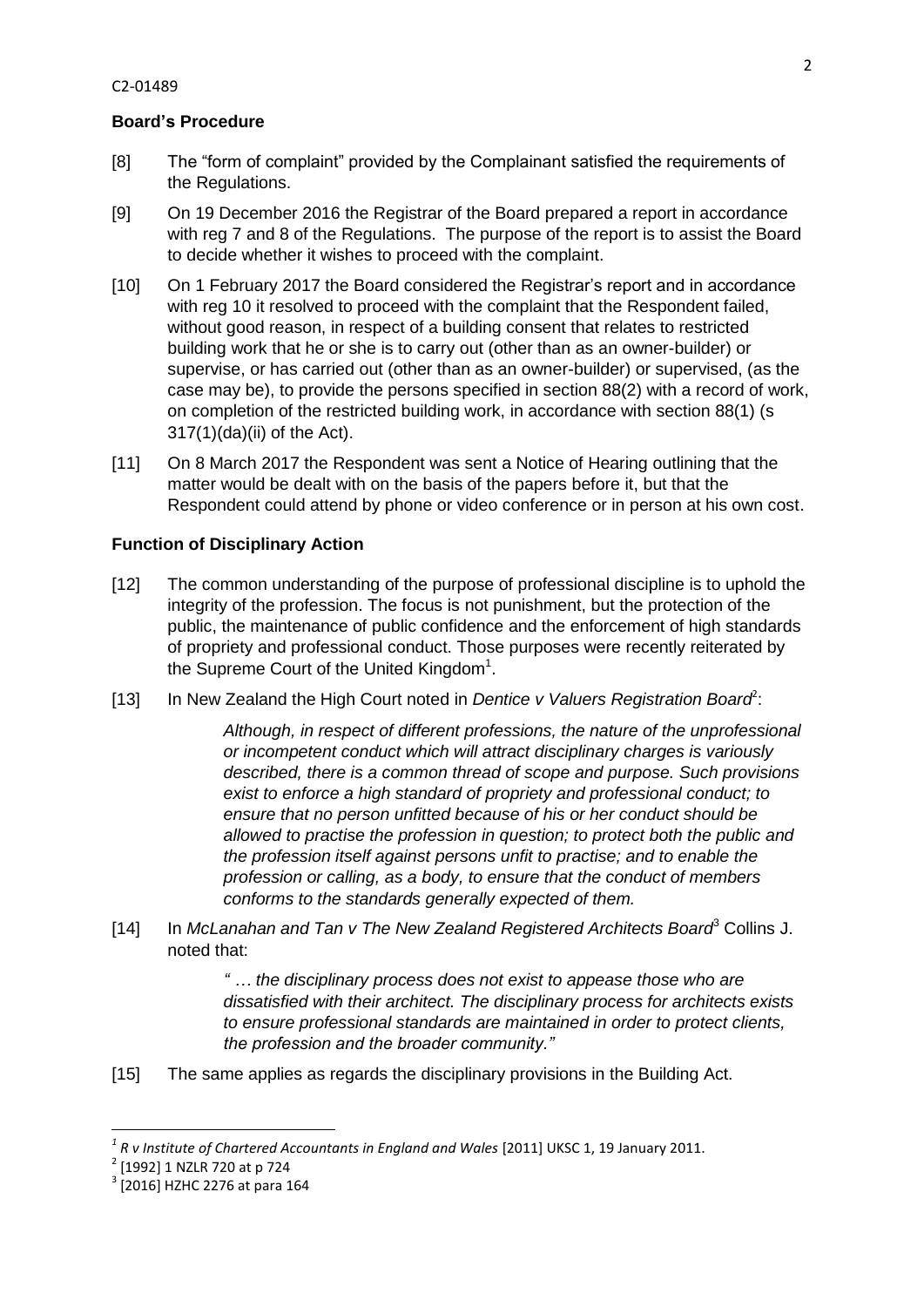#### C2-01489

[16] It must also be noted that the Board has jurisdiction only with regard to "the conduct of a licensed building practitioner" and with respect to the grounds for discipline set out in s 317 of the Act. It cannot investigate matters outside of those grounds, does not have any jurisdiction over contractual matters and cannot deal with or resolve disputes between a complainant and the person who is the subject of the complaint.

## **Substance of the Complaint**

[17] The allegation was that the Respondent failed to provide a record of work on completion of restricted building work.

# **Evidence**

[18] The Board must be satisfied on the balance of probabilities that the disciplinary offences alleged have been committed. The relevant authority is *Z v Dental Complaints Assessment Committee<sup>4</sup>* where Justice McGrath in the Supreme Court of New Zealand stated:

> *[102] The civil standard has been flexibly applied in civil proceedings no matter how serious the conduct that is alleged. In New Zealand it has been emphasised that no intermediate standard of proof exists, between the criminal and civil standards, for application in certain types of civil case. The balance of probabilities still simply means more probable than not. Allowing the civil standard to be applied flexibly has not meant that the degree of probability required to meet the standard changes in serious cases. Rather, the civil standard is flexibly applied because it accommodates serious allegations through the natural tendency to require stronger evidence before being satisfied to the balance of probabilities standard.*

> *[105] The natural tendency to require stronger evidence is not a legal proposition and should not be elevated to one. It simply reflects the reality of what judges do when considering the nature and quality of the evidence in deciding whether an issue has been resolved to "the reasonable satisfaction of the Tribunal". A factual assessment has to be made in each case. That assessment has regard to the consequences of the facts proved. Proof of a Tribunal's reasonable satisfaction will, however, never call for that degree of certainty which is necessary to prove a matter in issue beyond reasonable doubt.*

[19] It is to be noted that under s 322 of the Act the Board has relaxed rules of evidence:

### *322 Board may hear evidence for disciplinary matters*

- *(1) In relation to a disciplinary matter, the Board may—*
	- *(a) receive as evidence any statement, document, information, or matter that in its opinion may assist it to deal effectively with the subject of the disciplinary matter, whether or not it would be admissible in a court of law.*
- [20] The Complainant set out that the Respondent carried out building work, including restricted building work, between November 2014 and November 2015. Following

**.** 

 $^4$  [2009] 1 NZLR 1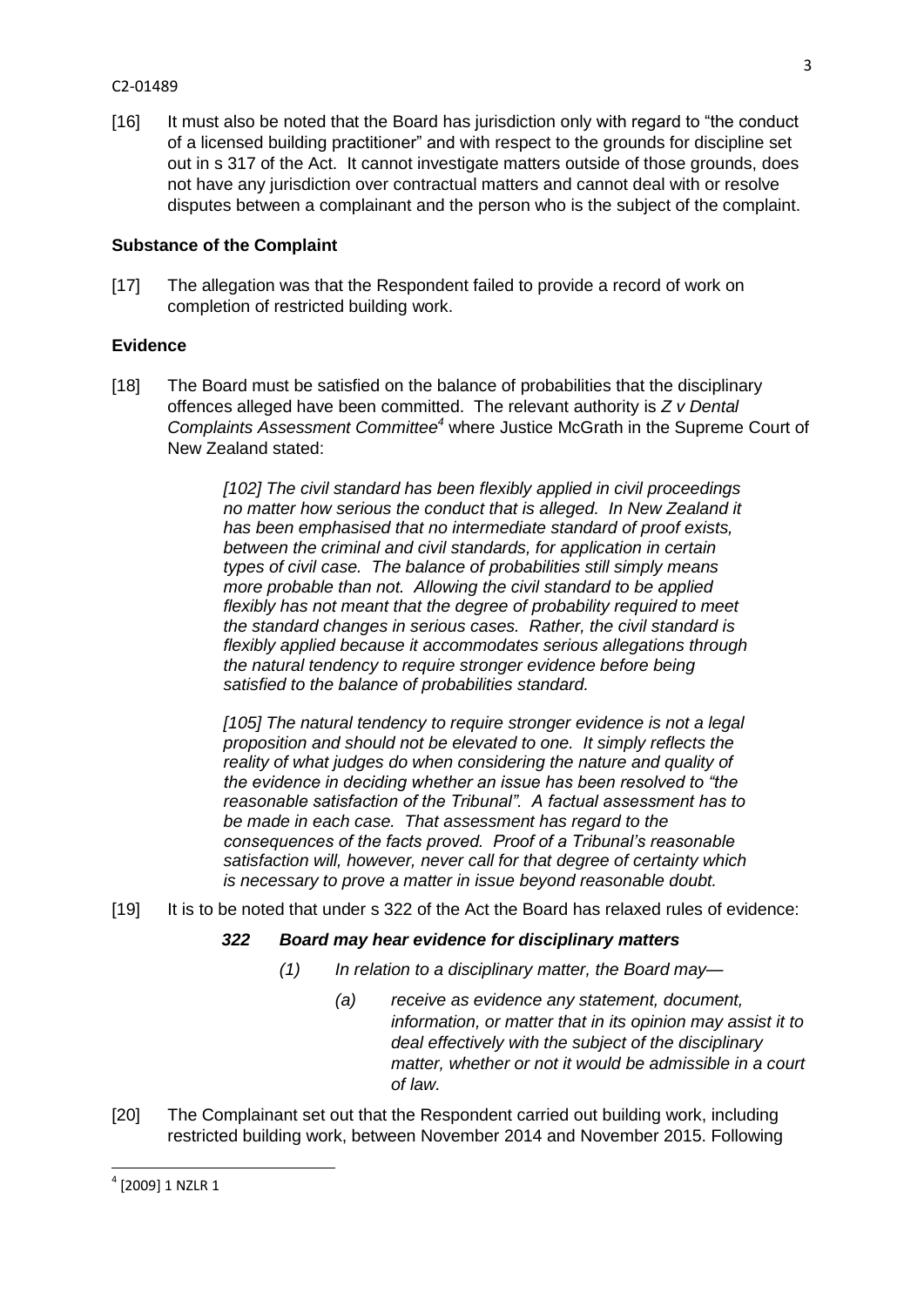**.** 

completion there was a payment dispute between the main contractor and the Complainant. The Complainant alleged that the Respondent withheld documents required for a code compliance certificate, including his record of work, as a result of that dispute. The Complainant stated numerous attempts were made to get the Respondent to provide his record of work.

- [21] The Respondent provided a response by way of his lawyer. He set out that the Respondent was contracted by Sunrise Construction Limited and that on completion of his work he provided a record of work to Sunrise. He also stated that the Respondent was aware of the payment dispute and stated that this may have been why the record of work had not been passed on.
- [22] The Building Consent Authority confirmed that as of 17 August 2016 it had not received a record of work. The Complainant confirmed that as of 9 December 2016 she had not been provided with a record of work.
- [23] On 14 December 2016 the lawyer for the Respondent provided a record of work dated 17 September 2015.
- [24] A code compliance certificate was issued on 14 December 2016.

# **Board's Conclusion and Reasoning**

- [25] There is a statutory requirement under s 88(1) of the Act for a licensed building practitioner to provide a record of work to the owner and the territorial authority on completion of restricted building work<sup>5</sup>.
- [26] Failing to provide a record of work is a ground for discipline under s 317(1)(da)(ii) of the Act. In order to find that ground for discipline proven, the Board need only consider whether the Respondent had "good reason" for not providing a record of work on "completion" of the restricted building work.
- [27] The Board discussed issues with regard to records of work in its decision C2-01170 $\textdegree$ and gave guidelines to the profession as to who must provide a record of work, what a record of work is for, when it is to be provided, the level of detail that must be provided, whom a record of work must be provided to and what might constitute a good reason for not providing a record of work.
- [28] Each and every licensed building practitioner who carries out or supervises restricted building work must provide a record of work on completion of the restricted building work. In this instance the restricted building work was complete in November 2015. A record of work dated 17 September 2015 was provided on 14 December 2016 over a year after the restricted building work had been completed. The Respondent states he provided it on or about 17 September 2015 to the main contractor.
- [29] The determinative date for meeting the statutory obligation for providing a record of work is the date it is given to the owner and the territorial authority. Note the date that it is filled out.
- [30] The question for the Board is whether the Respondent met his obligation in September 2015 by providing his record of work to the main contractor.

<sup>&</sup>lt;sup>5</sup> Restricted Building Work is defined by the Building (Definition of Restricted Building Work) Order 2011

<sup>&</sup>lt;sup>6</sup> Licensed Building Practitioners Board Case Decision C2-01170 15 December 2015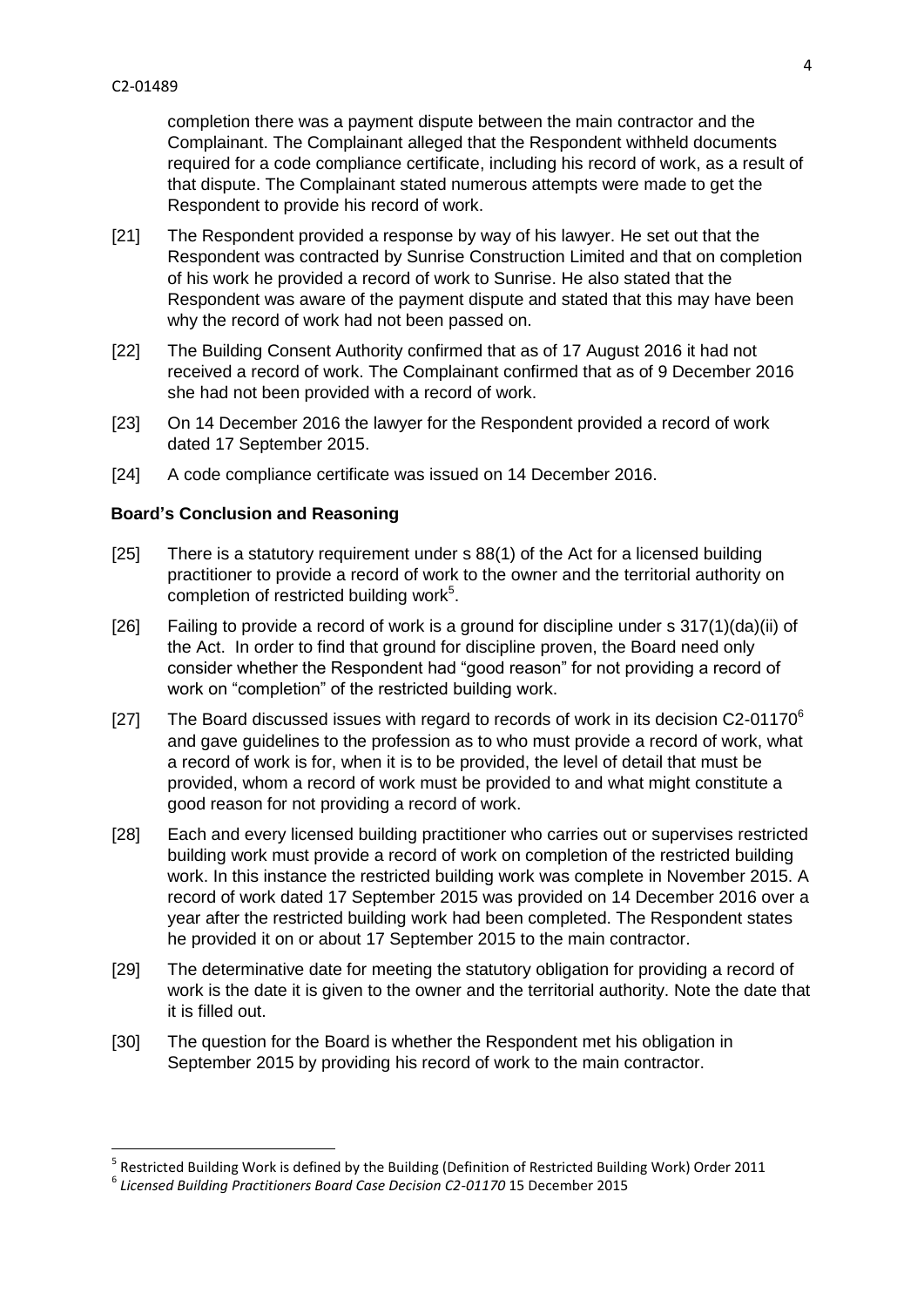- [31] The Act provides that a record of work must be provided to both the owner and the territorial authority<sup>7</sup>. Providing a record of work to one but not the other will not satisfy the requirements of the Act. Both must be provided with a correctly completed record of work.
- [32] The Respondent may be able to argue that the main contractor was the agent for the owner. He cannot use that argument as regards the territorial authority and as such even if he did provide the record of work to the owner's agent in a timely manner he did not provide it to the territorial authority in a timely manner.
- [33] As regards the owner, the Board considers that any possible agency was displaced when the Complainant made a direct request of the Respondent for a record of work. Given this, the delay from those requests to actual provision of the record of work was excessive and the disciplinary offence has therefore been committed.
- [34] The Board also notes that as the Respondent has purportedly completed a record of work in September 2015 there should have been little, if any impediment to providing a copy or replacement record of work when one was asked for.
- [35] Finally s 317(1)(da)(ii) of the Act provides for a defence of the licensed building practitioner having a "good reason" for failing to provide a record of work. If they can, on the balance of probabilities, prove to the Board that one exists then it is open to the Board to find that a disciplinary offence has not been committed. Each case will be decided by the Board on its own merits but the threshold for a good reason is high. No good reason was put forward.

# **Board Decision**

[36] The Board has decided that the Respondent has failed, without good reason, in respect of a building consent that relates to restricted building work that he or she is to carry out (other than as an owner-builder) or supervise, or has carried out (other than as an owner-builder) or supervised, (as the case may be), to provide the persons specified in section 88(2) with a record of work, on completion of the restricted building work, in accordance with section 88(1) (s 317(1)(da)(ii) of the Act) and should be disciplined.

# **Disciplinary Penalties**

- [37] The grounds upon which a Licensed Building Practitioner may be disciplined are set out in s 317 of the Act. If one or more of the grounds in s 317 applies, then the Board may apply disciplinary penalties as set out in s 318 of the Act<sup>i</sup>.
- [38] The Board's Complaints Procedures allow the Board either to set out the Board's decision on disciplinary penalty, publication and costs or to invite the Respondent to make submissions on those matters.
- [39] As part of the materials provided to the Board for the Hearing, the Respondent provided submissions which were relevant to penalty, publication and costs and the Board has taken these into consideration. Included in this was the fact that a record of work was purportedly provided to the main contractor in a timely manner.
- [40] Given the nature of the disciplinary offending, the mitigation already heard and the level of penalty decided on the Board has decided to dispense with calling for further

**<sup>.</sup>**  $^7$  S 88(2)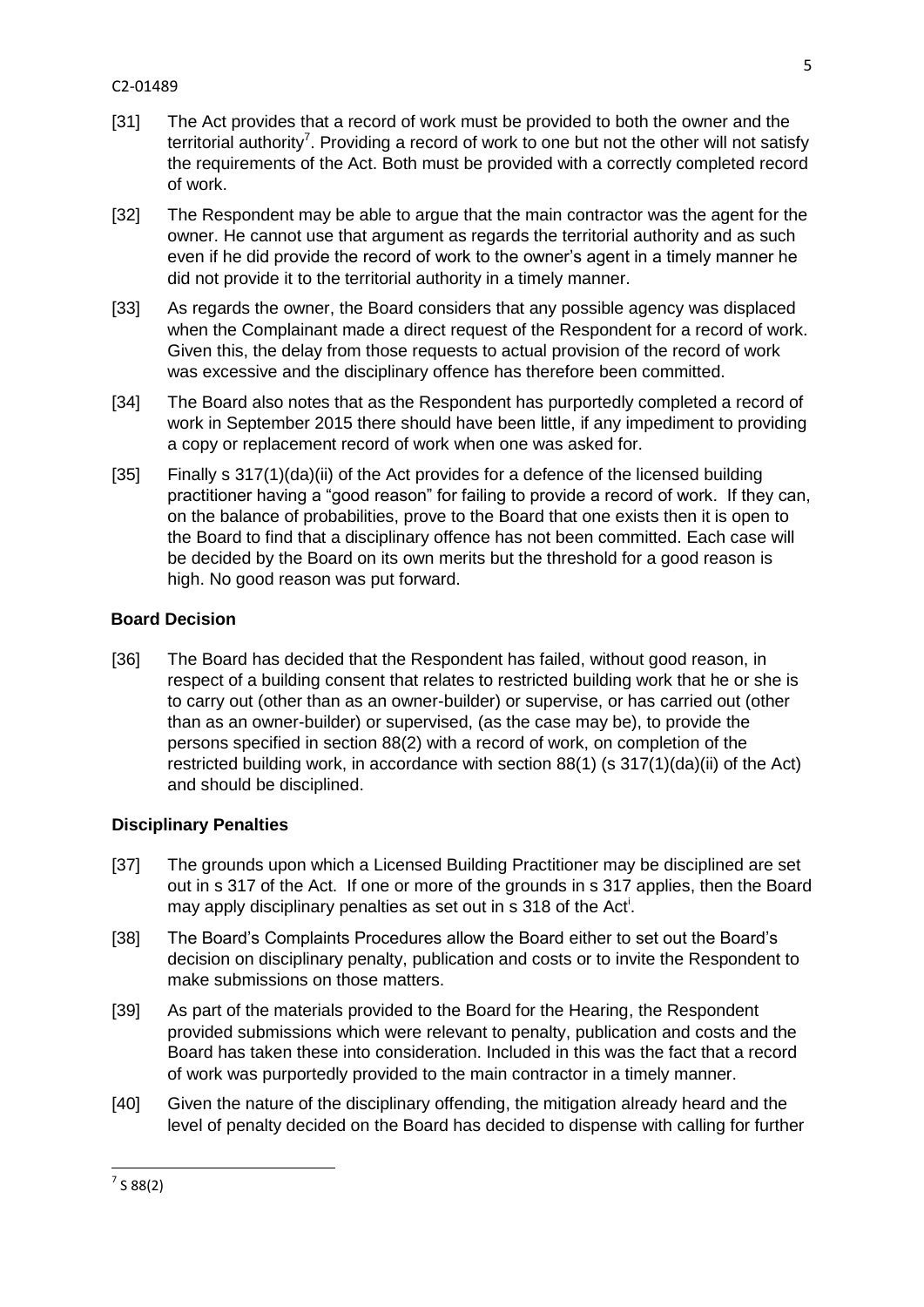submissions. The Respondent will be given an opportunity, however, to comment on the level of penalty, costs and on publication should he consider there are further matters which the Board should take into consideration.

- [41] As stated earlier the purpose of professional discipline is to uphold the integrity of the profession; the focus is not punishment, but the enforcement of a high standard of propriety and professional conduct.
- [42] The High Court in Patel v Complaints Assessment Committee<sup>8</sup> has commented on the role of "punishment" in giving penalty orders stating that punitive orders are, at times, necessary to uphold professional standards:

*[27] Such penalties may be appropriate because disciplinary proceedings inevitably involve issues of deterrence. They are designed in part to deter both the offender and others in the profession from offending in a like manner in the future.*

*[28] I therefore propose to proceed on the basis that, although the protection of the public is a very important consideration, nevertheless the issues of punishment and deterrence must also be taken into account in selecting the appropriate penalty to be imposed.* 

[43] In Lochhead v Ministry of Business Innovation and Employment<sup>9</sup>, an appeal from a decision of the Board, the court in respect of penalty noted:

> *[34] This is not a case to which the statutory principles of sentencing set out in the Sentencing Act 2002 apply. Nevertheless, the current approach adopted in criminal courts to the task of assessment of penalties to be imposed has significant advantages of simplicity and transparency compared to other approaches. Conceptual similarities between penalty assessment in this area, and the task of penalty assessment in other areas of health and safety legislation, or indeed the Building Act itself, are obvious.*

*[35] The modern approach to penalty assessment involves a multi stage process. Firstly, an assessment of the seriousness of the transgression is undertaken, often by reference to whether the offending conduct falls at the lower, mid-range or upper end of the scale of possible offending. That assessment will assist in the identification of an appropriate starting point on a principled basis. Secondly, aggravating features which may justify an uplift are identified and assessed. Thirdly, any mitigating features which may justify a reduction in penalty are identified and assessed. Finally, an overall assessment is made, often including the effect of the proposed penalty on the person receiving it, and such adjustments made as may be required in the particular circumstances of the case. See for example Department of Labour v Hanham & Philp Contractors Ltd & Ors (HC ChCh, CRI 2008-409-000002, 17 December 2008, Randerson and Pankhurst JJ).*

[44] Whilst the non-provision of a record of work is not the most serious of disciplinary conduct, the Board has undertaken an extensive education and communication programme to ensure licensed building practitioners are aware of their obligations and responsibilities as regards records of work. The Board noted the submissions on behalf of the Respondent stating that he *is not very well versed in the technical and* 

 8 HC Auckland CIV-2007-404-1818, 13 August 2007 at p 27

<sup>9</sup> 3 November 2016, CIV-2016-070-000492, [2016] NZDC 21288, Judge Ingram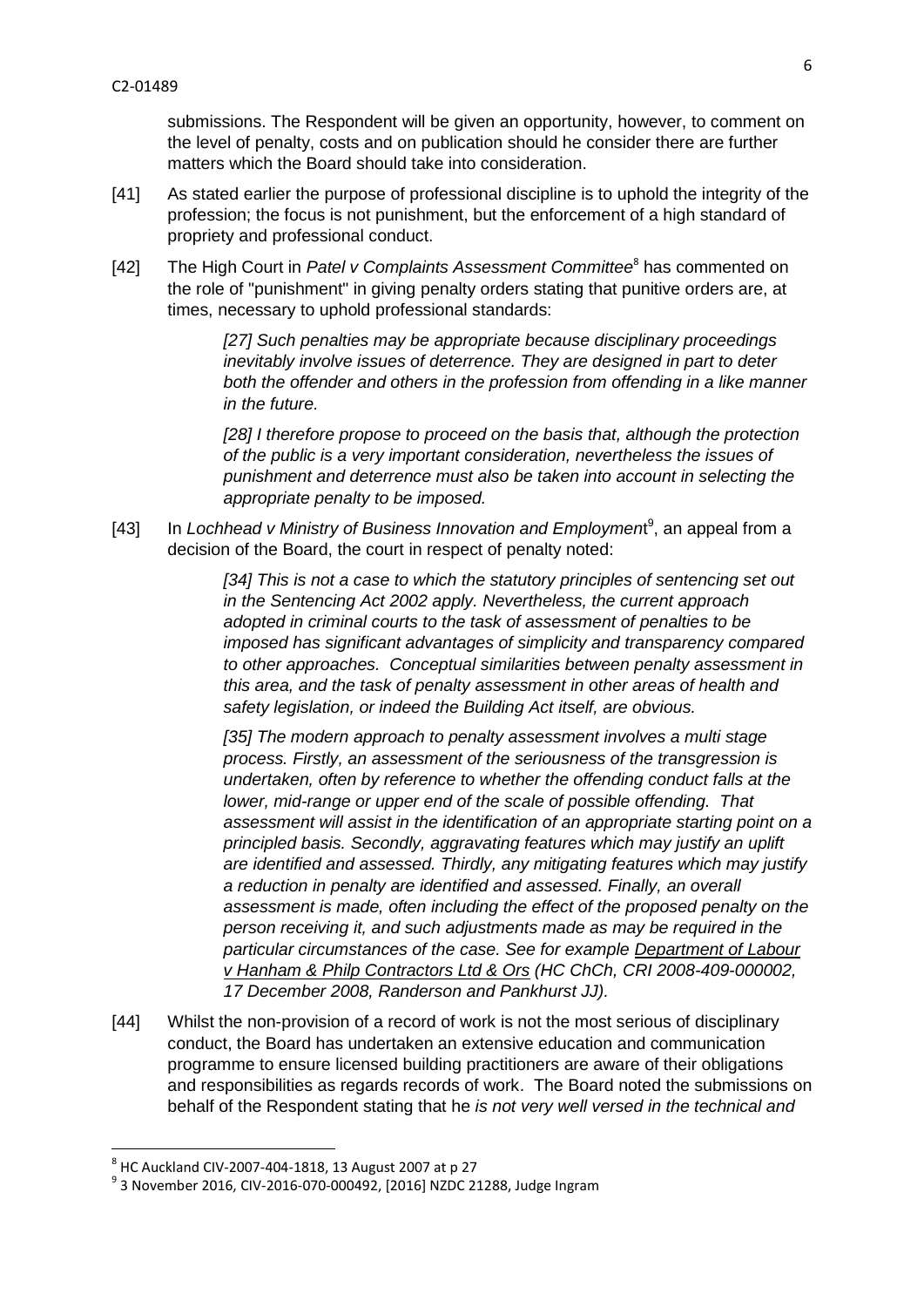*legal requirements of law imposed by the recent amendments to the Building Act 2004.* The Board noted that all licensed building practitioners have an obligation to keep up to date with these changes and reiterate that the requirement to provide a record of work has been well publicised in industry publications and Codewords.

[45] In all the circumstances the Board considers a fine of \$1,000 is appropriate. The Board had a starting point of \$1,500 but has reduced the fine on the basis that the Respondent did, at least, provide a record of work to the main contractor (but not the other owner and the territorial authority as required). The fine imposed is consistent with fines awarded by the Board for record of work matters with similar mitigating circumstances.

## **Costs**

- [46] Under s 318(4) the Board may require the Respondent "to pay the costs and expenses of, and incidental to, the inquiry by the Board."
- [47] The Respondent should note that the High Court has held that 50% of total reasonable costs should be taken as a starting point in disciplinary proceedings and that the percentage can then be adjusted up or down having regard to the particular circumstances of each case. The judgment in *Cooray v The Preliminary Proceedings Committee* <sup>10</sup> included the following:

*"It would appear from the cases before the Court that the Council in other decisions made by it has in a general way taken 50% of total reasonable costs as a guide to a reasonable order for costs and has in individual cases where it has considered it is justified gone beyond that figure. In other cases, where it has considered that such an order is not justified because of the circumstances of the case, and counsel has referred me to at least two cases where the practitioner pleaded guilty and lesser orders were made, the Council has made a downward adjustment."*

- [48] The judgment in *Macdonald v Professional Conduct Committee*<sup>11</sup> confirmed the approach taken in *Cooray*. This was further confirmed in a complaint to the Plumbers, Gasfitters and Drainlayers' Board, *Owen v Wynyard*<sup>12</sup> where the judgment referred with approval to the passages from *Cooray* and *Macdonald* in upholding a 24% costs order made by the Board.
- [49] In *Collie v Nursing Council of New Zealand*<sup>13</sup> where the order for costs in the tribunal was 50% of actual costs and expenses the High Court noted that:

*But for an order for costs made against a practitioner, the profession is left to carry the financial burden of the disciplinary proceedings, and as a matter of policy that is not appropriate. It is not hard to see that the award of costs may have imposed some real burden upon the appellant but it is not fixed at a level which disturbs the Court's conscience as being excessive. Accordingly it is confirmed.*

[50] The matter was dealt with on the papers which has reduced the amount of costs incurred. Given this, costs of \$500 are considered to be appropriate. This is

**.** 

 $^{10}$  HC, Wellington, AP23/94, 14 September 1995

<sup>11</sup> HC, Auckland, CIV 2009-404-1516, 10 July 2009

<sup>12</sup> High Court, Auckland, CIV-2009-404-005245, 25 February 2010

<sup>&</sup>lt;sup>13</sup> [2001] NZAR 74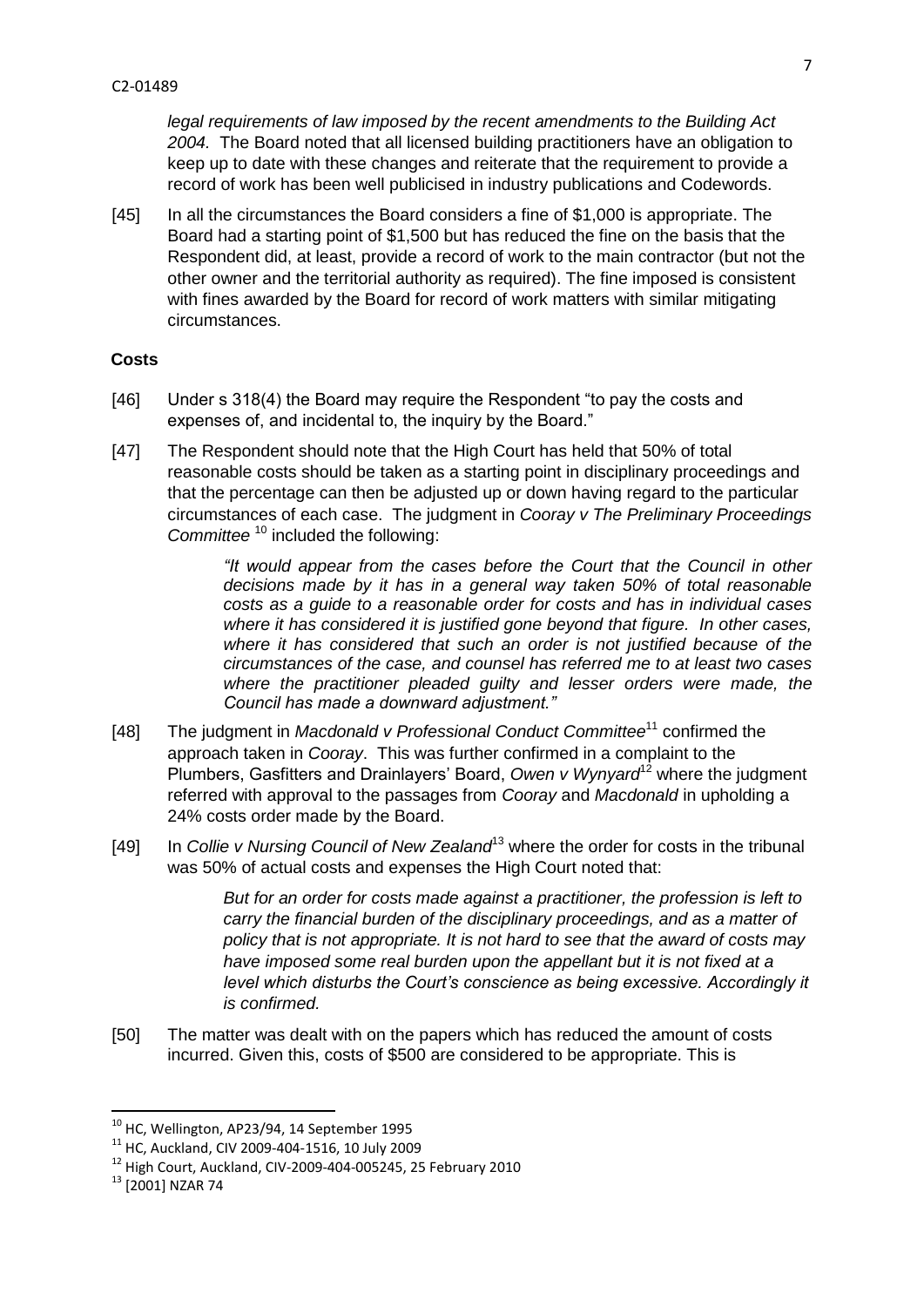significantly less than the 50% of actual costs the courts have stated is an appropriate starting point.

# **Publication of Name**

- [51] As a consequence of its decision the Respondent's name and the disciplinary outcomes will be recorded in the public register maintained as part of the Licensed Building Practitioners' scheme as is required by the Act.
- [52] The Board is also able, under s 318(5) of the Act, to order publication over and above the public register:

*In addition to requiring the Registrar to notify in the register an action taken by the Board under this section, the Board may publicly notify the action in any other way it thinks fit.*

- [53] As a general principle such further public notification may be required where the Board perceives a need for the public and/or the profession to know of the findings of a disciplinary hearing. This is in addition to the Respondent being named in this decision.
- [54] Within New Zealand there is a principle of open justice and open reporting which is enshrined in the Bill of Rights Act  $1990<sup>14</sup>$ . The Criminal Procedure Act 2011 sets out grounds for suppression within the criminal jurisdiction<sup>15</sup>. Within the disciplinary hearing jurisdiction the courts have stated that the provisions in the Criminal Procedure Act do not apply but can be instructive<sup>16</sup>. In *N v Professional Conduct Committee of Medical Council<sup>17</sup>* the High Court pointed to the following factors:

*The tribunal must be satisfied that suppression is desirable having regard to the public and private interests and consideration can be given to factors such as:*

- *issues around the identity of other persons such as family and employers;*
- *identity of persons involved and their privacy and the impact of publication on them; and*
- *the risk of unfairly impugning the name of other practitioners if the responsible person is not named.*
- [55] The courts have also stated that an adverse finding in a disciplinary case usually requires that the name of the practitioner be published in the public interest<sup>18</sup>. It is, however, common practice in disciplinary proceedings to protect the names of other persons involved as naming them does not assist the public interest.
- [56] No further publications is considered to be necessary.

# **Penalty, Costs and Publication Decision**

[57] For the reasons set out above, the Board directs that:

1

 $14$  Section 14

<sup>&</sup>lt;sup>15</sup> Refer ss 200 and 202 of the Criminal Procedure Act

<sup>16</sup> *N v Professional Conduct Committee of Medical Council* [2014] NZAR 350

 $17$  ibid

<sup>&</sup>lt;sup>18</sup> Kewene v Professional Conduct Committee of the Dental Council - [2013] NZAR 1055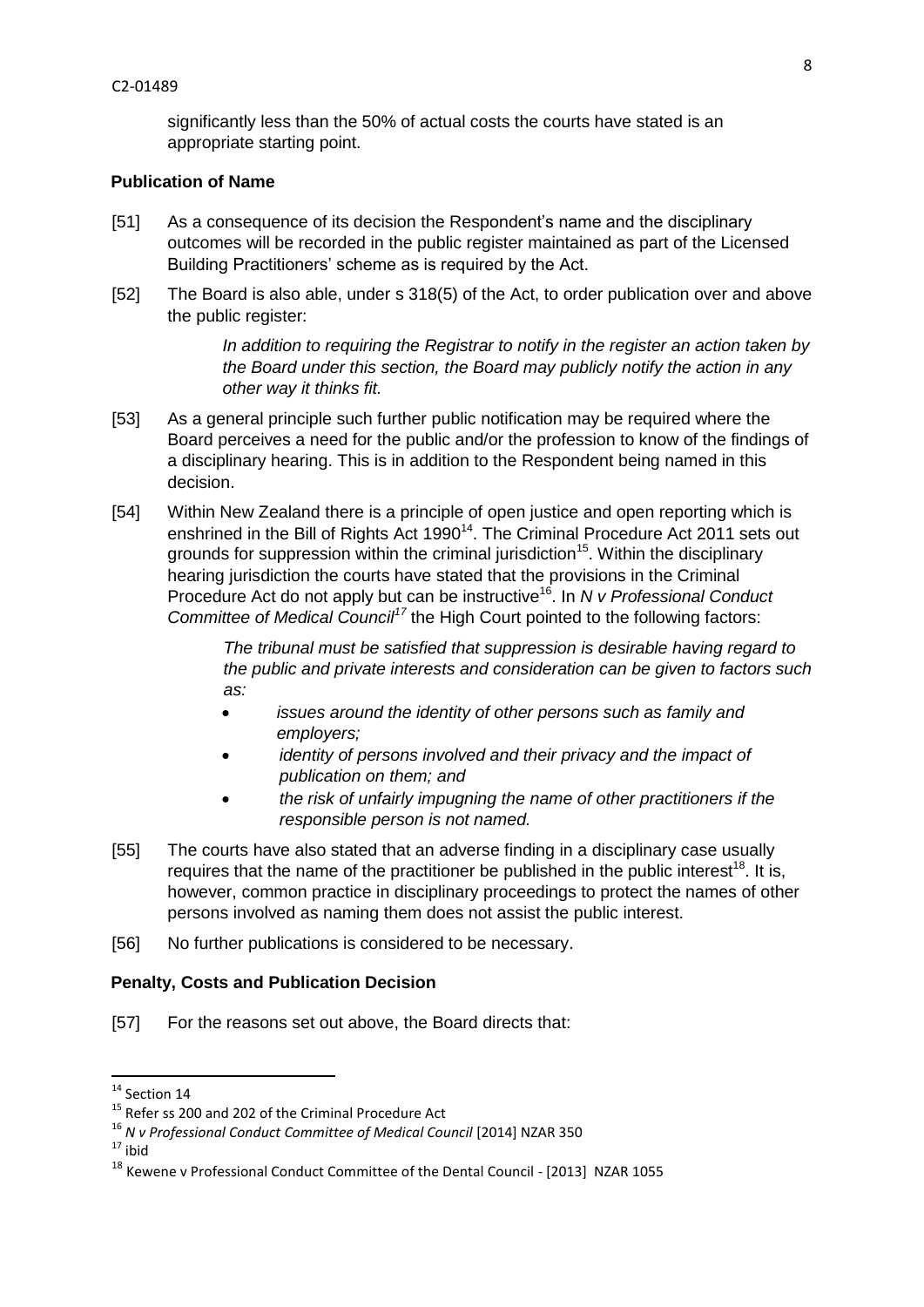**Penalty: Pursuant to s 318(1)(f) of the Building Act 2004, the Respondent is ordered to pay a fine of \$1,000. Costs: Pursuant to s 318(4) of the Act, the Respondent is ordered to pay costs of \$500 (GST included) towards the costs of, and incidental to, the inquiry of the Board. Publication: The Registrar shall record the Board's action in the Register of Licensed Building Practitioners in accordance with s 301(1)(iii) of the Act. In terms of section 318(5) of the Act, there will not be action taken to publicly notify the Board's action, except for the note in the Register and his being named in this decision.**

#### **Submissions on Penalty Costs and Publication**

- **[58]** The Board invites the Respondent to make written submissions on the matters of disciplinary penalties, costs and publication up until close of business on **29 th May 2017.**
- [59] If no submissions are received then this decision will become final.
- [60] If submissions are received then the Board will meet and consider those submissions prior to coming to a final decision on penalty, costs and publication.

#### **Non Payment of Fines or Costs**

[61] The Respondent should take note that the Board may, under s 319 of the Act, suspend or cancel a licensed building practitioner's licence if fines or costs imposed as a result of disciplinary action are not paid. Section 319 provides:

#### *319 Non-payment of fines or costs*

*If money payable by a person under section [318\(1\)\(f\)](http://www.westlaw.co.nz/maf/wlnz/app/document?docguid=Idfae01b4e12411e08eefa443f89988a0&&src=rl&hitguid=I59f403d1e03411e08eefa443f89988a0&snippets=true&startChunk=1&endChunk=1&isTocNav=true&tocDs=AUNZ_NZ_LEGCOMM_TOC#anchor_I59f403d1e03411e08eefa443f89988a0) or [\(4\)](http://www.westlaw.co.nz/maf/wlnz/app/document?docguid=Idfae01b4e12411e08eefa443f89988a0&&src=rl&hitguid=I59f40431e03411e08eefa443f89988a0&snippets=true&startChunk=1&endChunk=1&isTocNav=true&tocDs=AUNZ_NZ_LEGCOMM_TOC#anchor_I59f40431e03411e08eefa443f89988a0) remains unpaid for 60 days or more after the date of the order, the Board may—*

- *(a) cancel the person's [licensing] and direct the Registrar to remove the person's name from the register; or*
- *(b) suspend the person's [licensing] until the person pays the money and, if he or she does not do so within 12 months, cancel his or her [licensing] and direct the Registrar to remove his or her name from the register.*

### **Right of Appeal**

[62] The right to appeal Board decisions is provided for in s 330(2) of the Act<sup>ii</sup>. Signed and dated this  $5<sup>th</sup>$  day of May 2017.

 $\mu$  the manifold  $\nu$ 

**Richard Merrifield**  Presiding Member